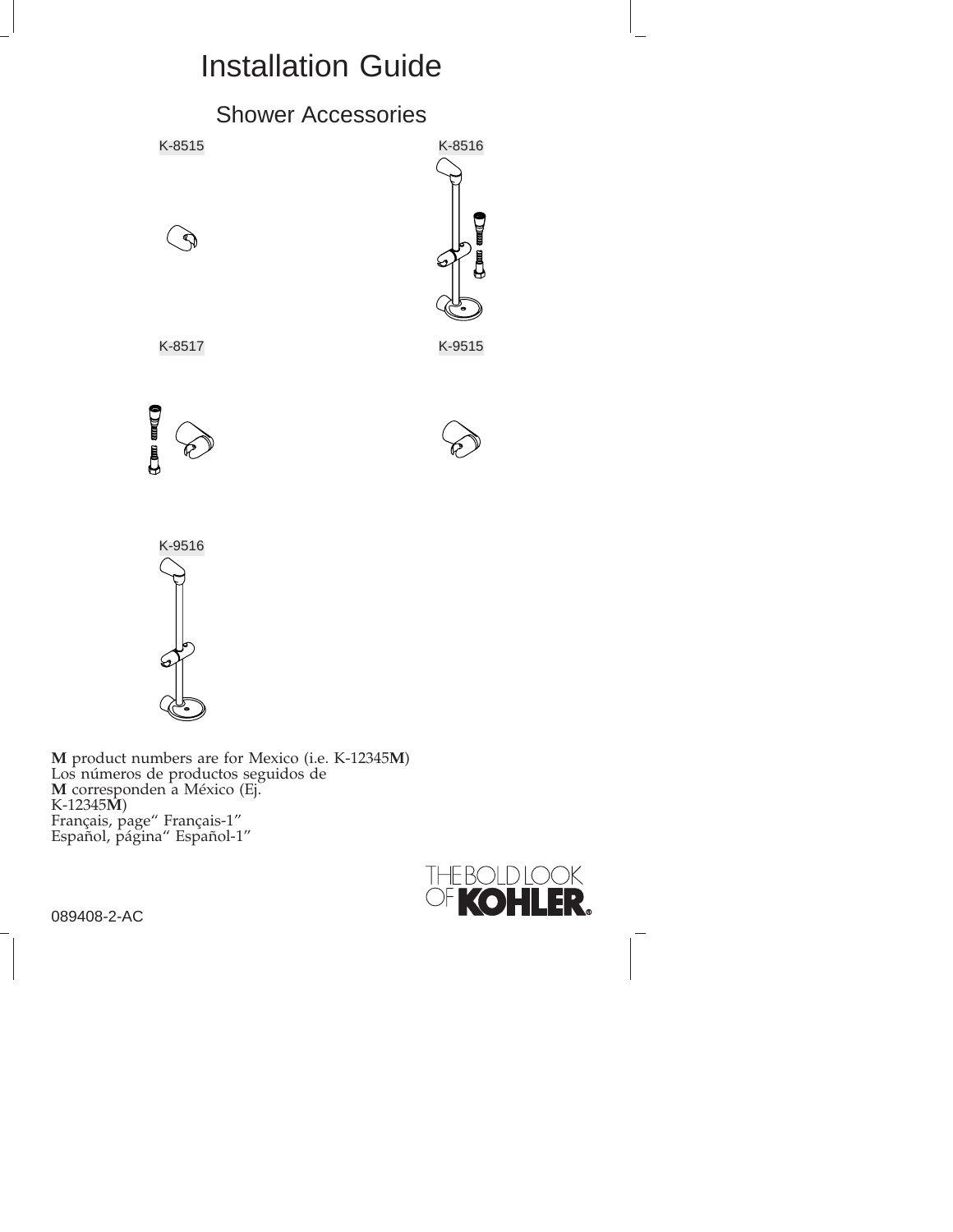

We appreciate your commitment to Kohler quality. Please take a few minutes to review this manual before you start installation. If you encounter any installation or performance problems please don't hesitate to contact us. Our phone numbers and website are listed on the back cover. Thanks again for choosing Kohler Company.







 $\bigcirc$ Œ

Drill and Assorted Bits

Measure

Tape

Level Pencil Phillips

**Screwdriver** 

### **Before You Begin**

- Observe all local plumbing and building codes.
- $\Box$  Shut off the main water supply.
- $\Box$  Replace waste or supply tubing if necessary.
- $\Box$  Kohler Co. reserves the right to make revisions in the design of products without notice, as specified in the Price Book.

089408-2-AC 2 Kohler Co.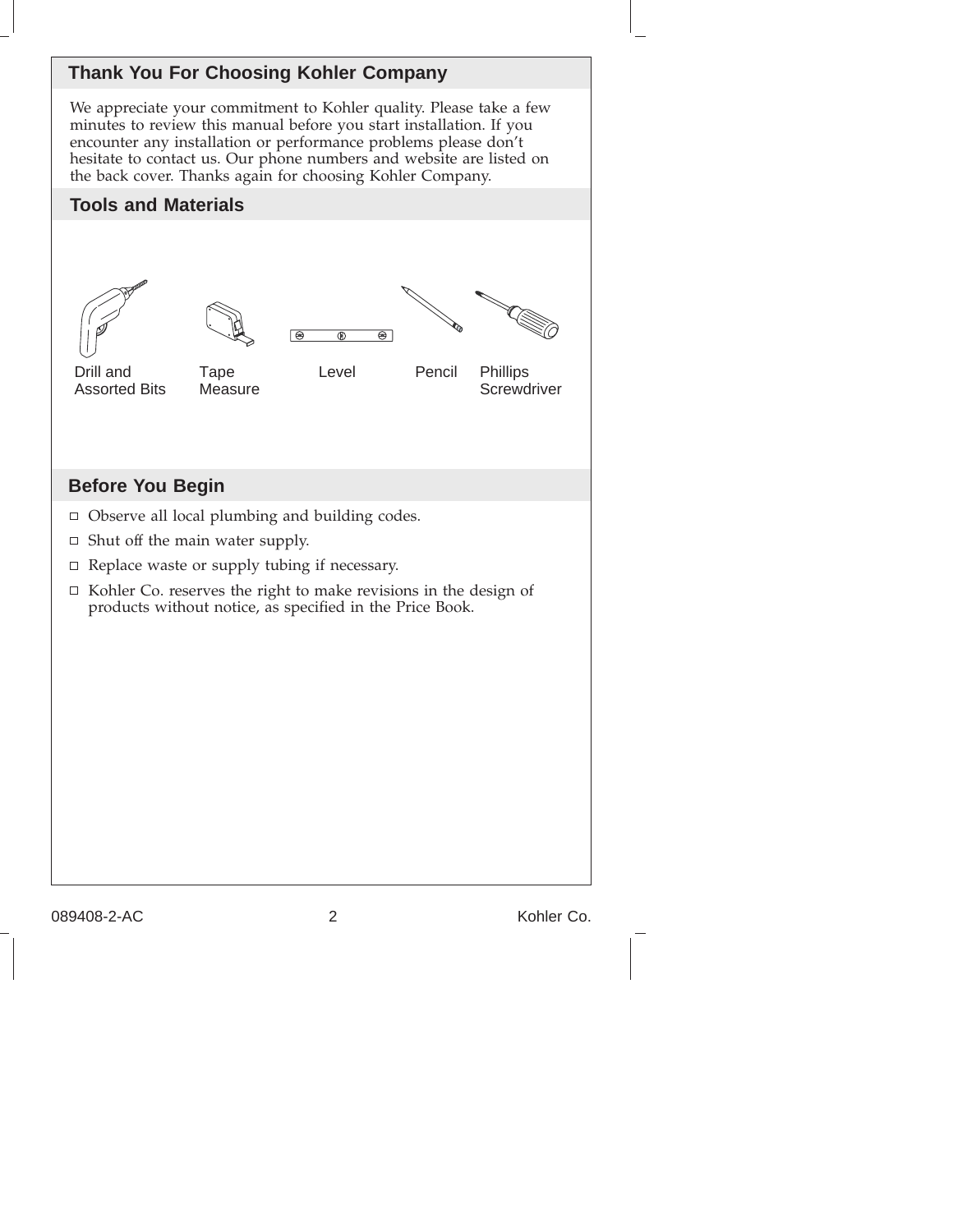

Kohler Co. 2008-2-AC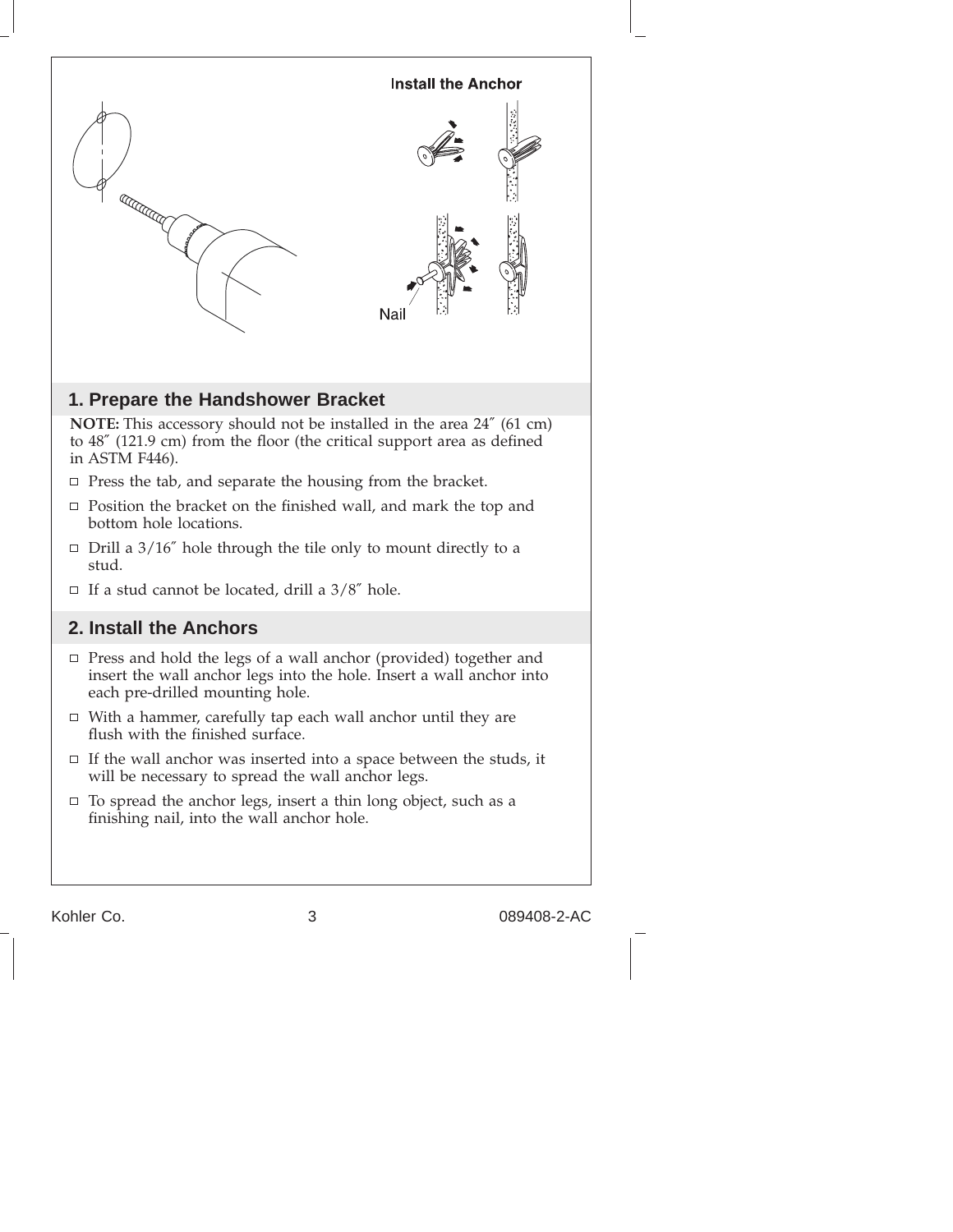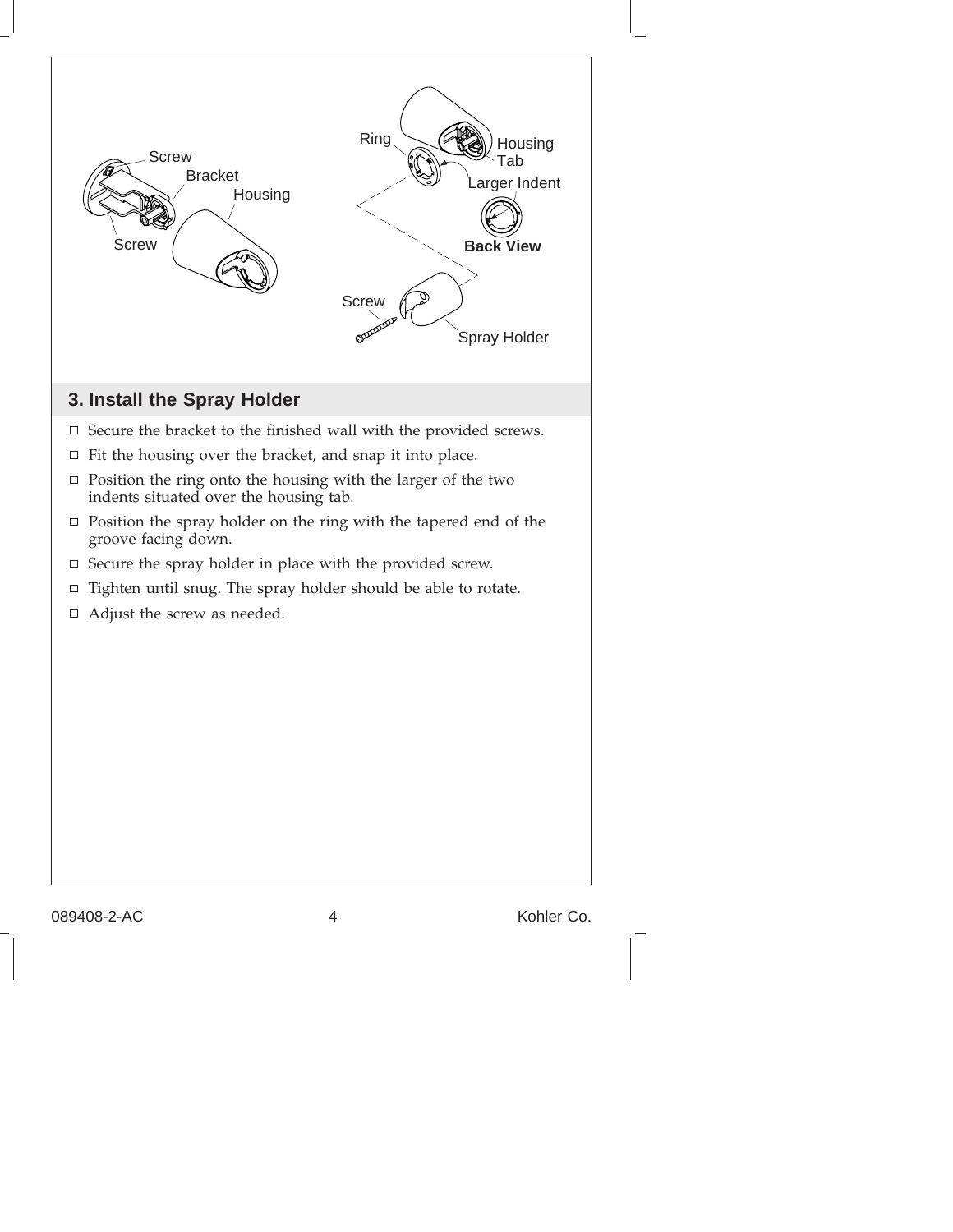

Kohler Co. 6 089408-2-AC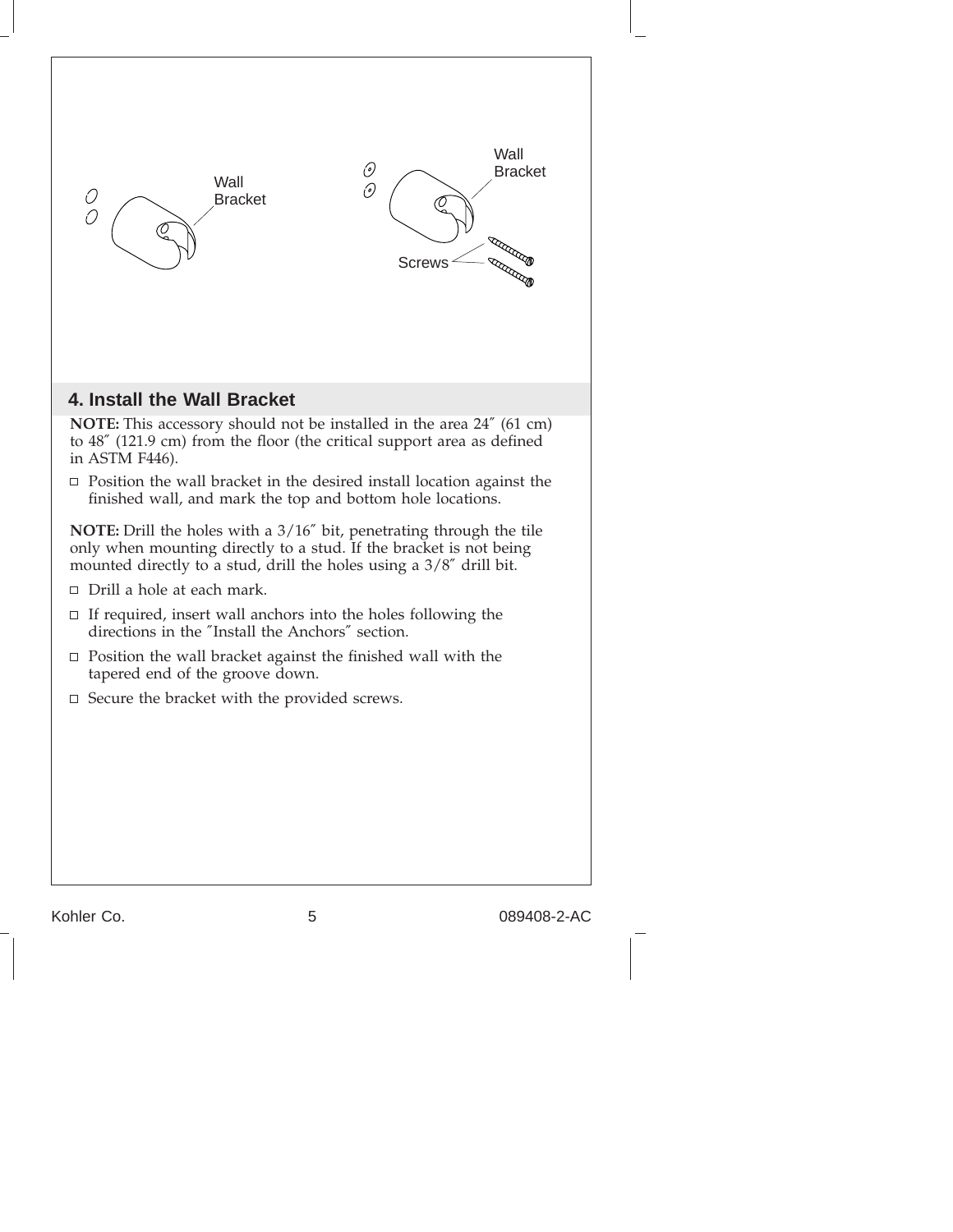

089408-2-AC 6 6 Kohler Co.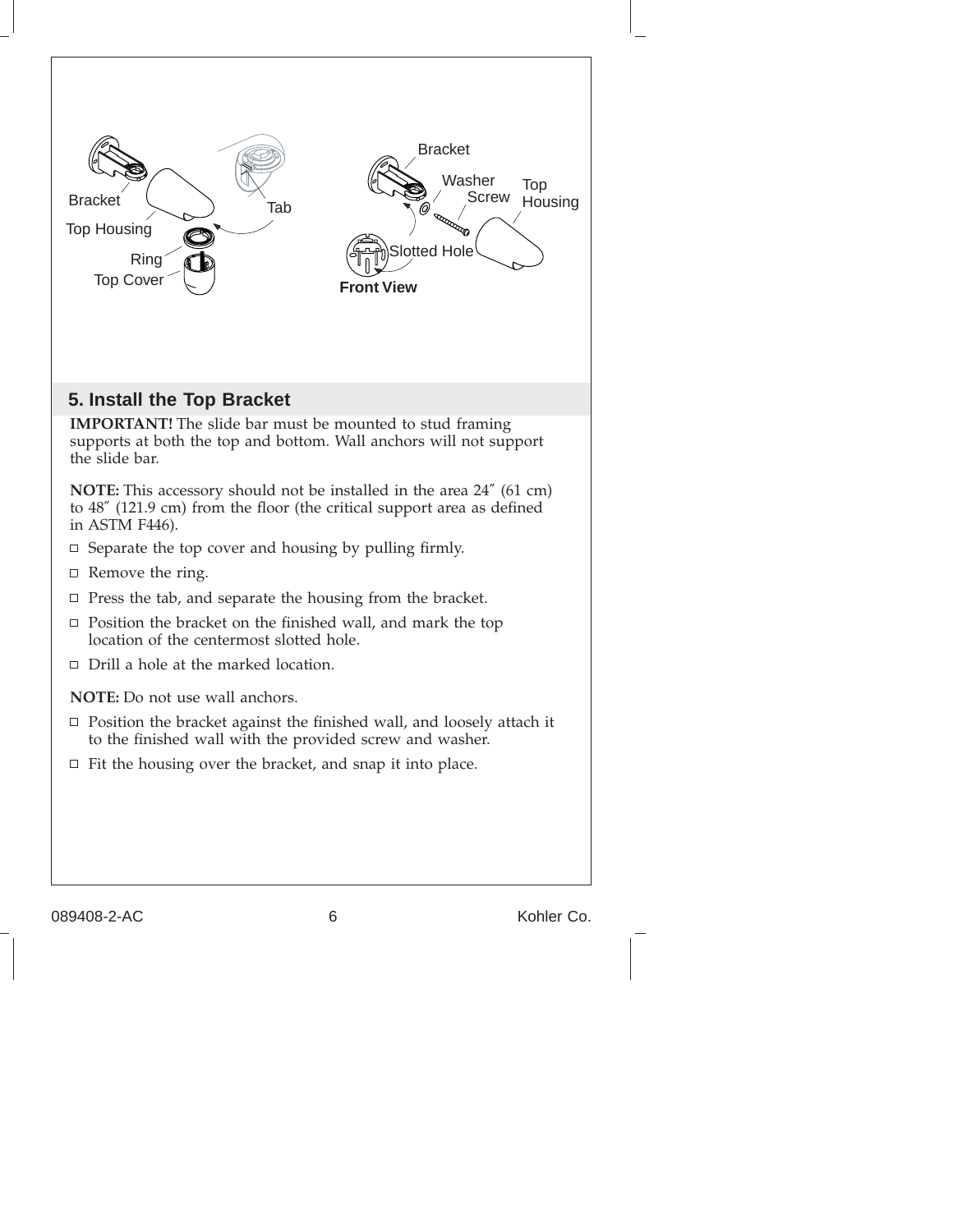

Kohler Co. 20089408-2-AC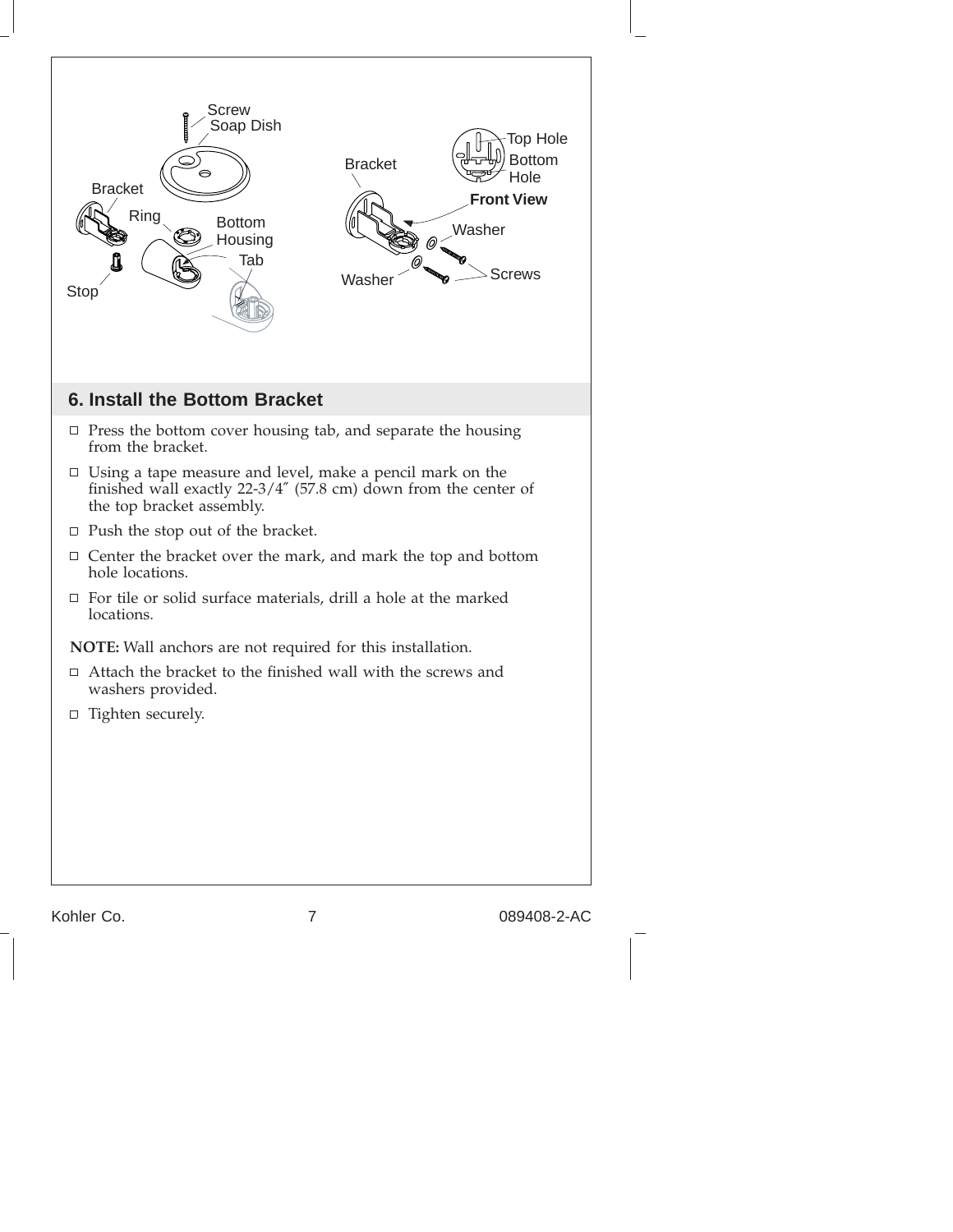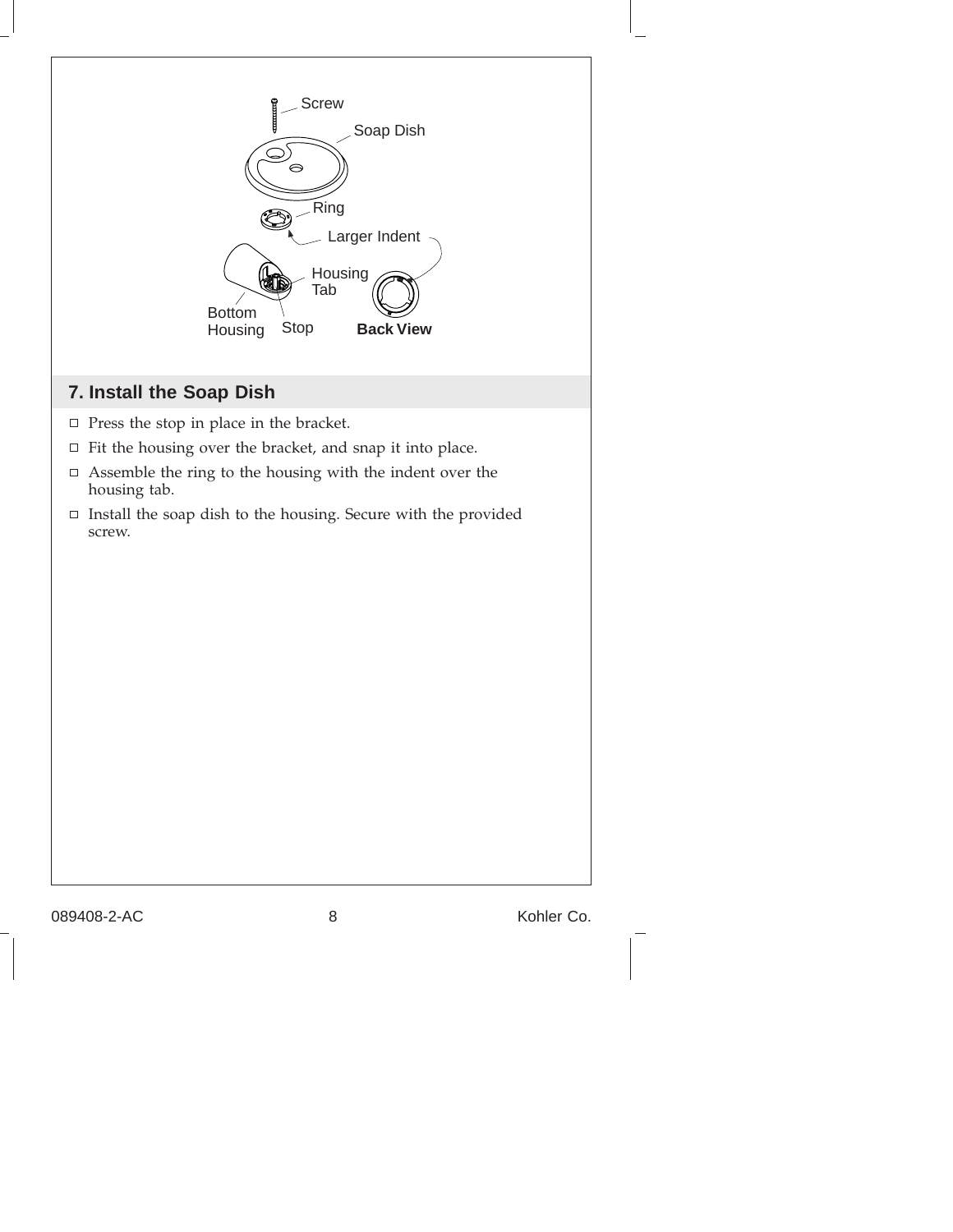

Kohler Co. 6 089408-2-AC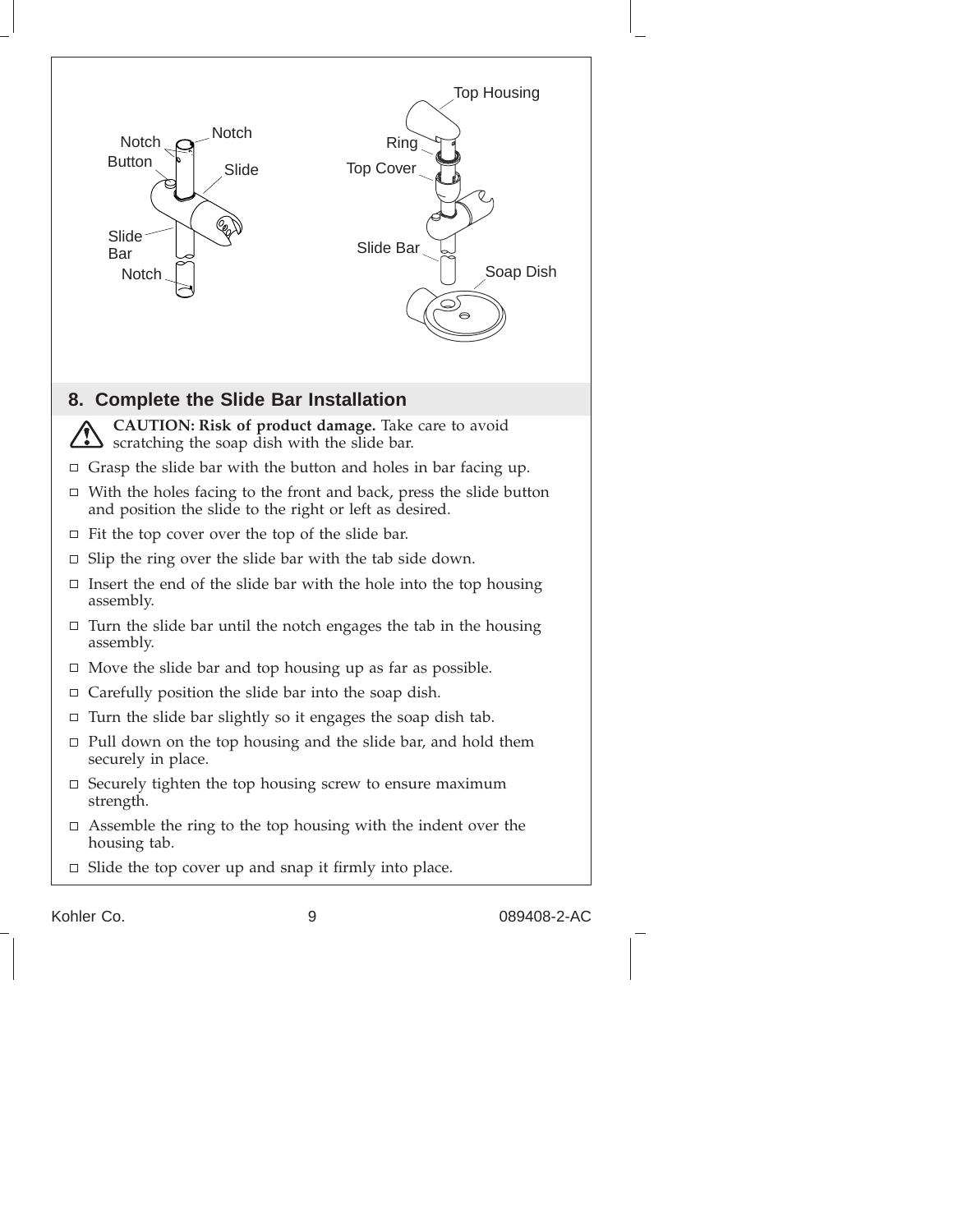# Guide d'installation Accessoires de douche



Kohler Co. Français-1 089408-2-AC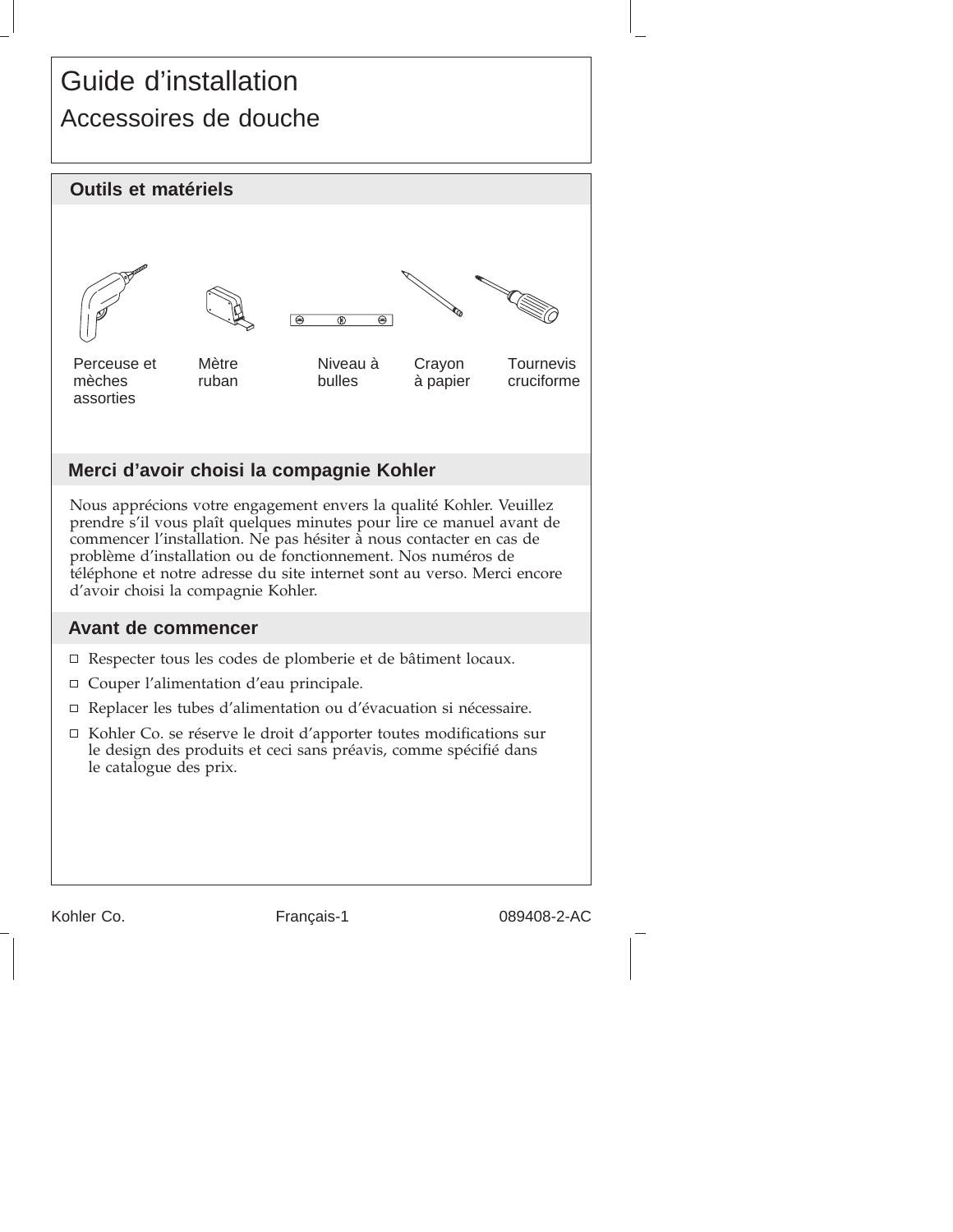

Kohler Co. Français-2 089408-2-AC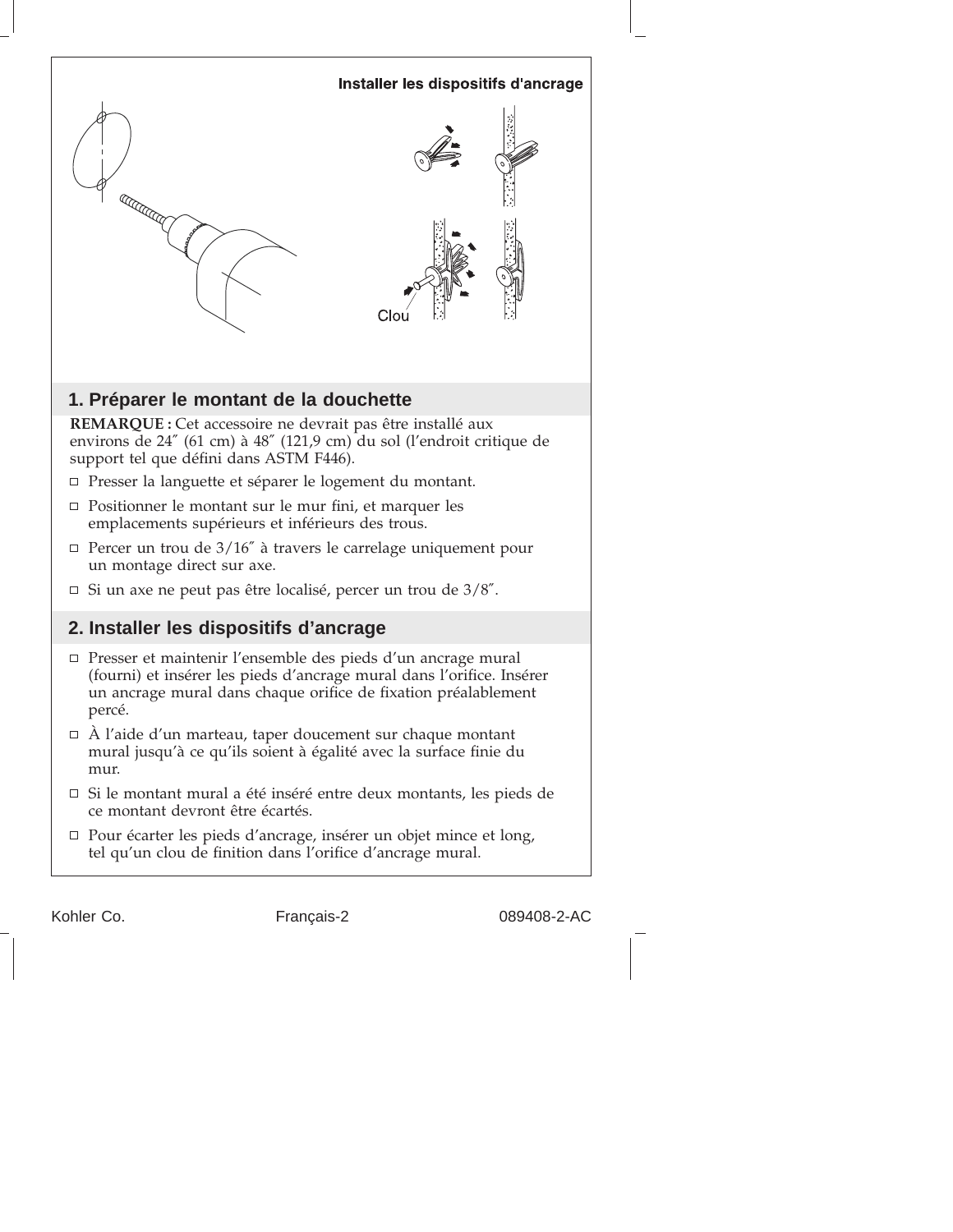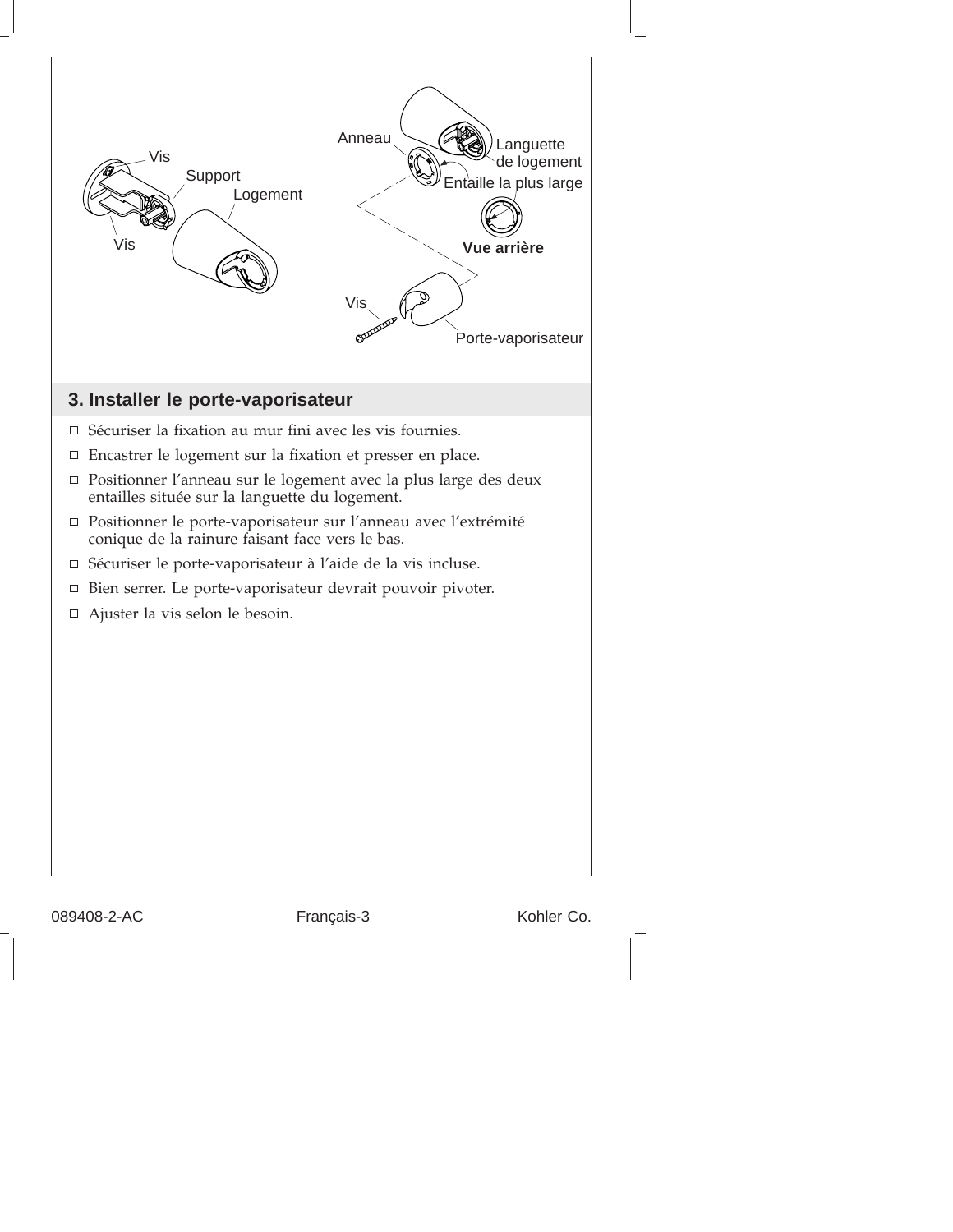| Support mural<br>0<br>Support<br>0<br>0<br>0<br>mural<br>Vis                                                                                                                                                                                                                                                                    |
|---------------------------------------------------------------------------------------------------------------------------------------------------------------------------------------------------------------------------------------------------------------------------------------------------------------------------------|
| 4. Installer le support mural                                                                                                                                                                                                                                                                                                   |
| REMARQUE : Cet accessoire ne devrait pas être installé aux<br>environs de 24" (61 cm) à 48" (121,9 cm) du sol (l'endroit critique de<br>support tel que défini dans ASTM F446).<br>□ Positionner le support mural à l'endroit désiré d'installation<br>contre le mur fini et marquer l'emplacement des trous des<br>extrémités. |
| REMARQUE : Percer les trous avec une mèche de 3/16" à travers le<br>carrelage uniquement pour un montage direct sur axe. Si le support<br>n'est pas monté directement sur axe, percer les trous en utilisant une<br>mèche de $3/8$ ".                                                                                           |
| $\Box$ Percer un trou à chaque marque.                                                                                                                                                                                                                                                                                          |
| □ Si nécessaire, insérer les ancrages du mur dans les trous en<br>suivant les directives dans la section "Installer les ancrages".                                                                                                                                                                                              |
| □ Positionner le support mural contre le mur fini avec le côté<br>conique de la rainure vers le bas.                                                                                                                                                                                                                            |
| $\Box$ Sécuriser le support à l'aide des vis fournies.                                                                                                                                                                                                                                                                          |
|                                                                                                                                                                                                                                                                                                                                 |

Kohler Co. Français-4 089408-2-AC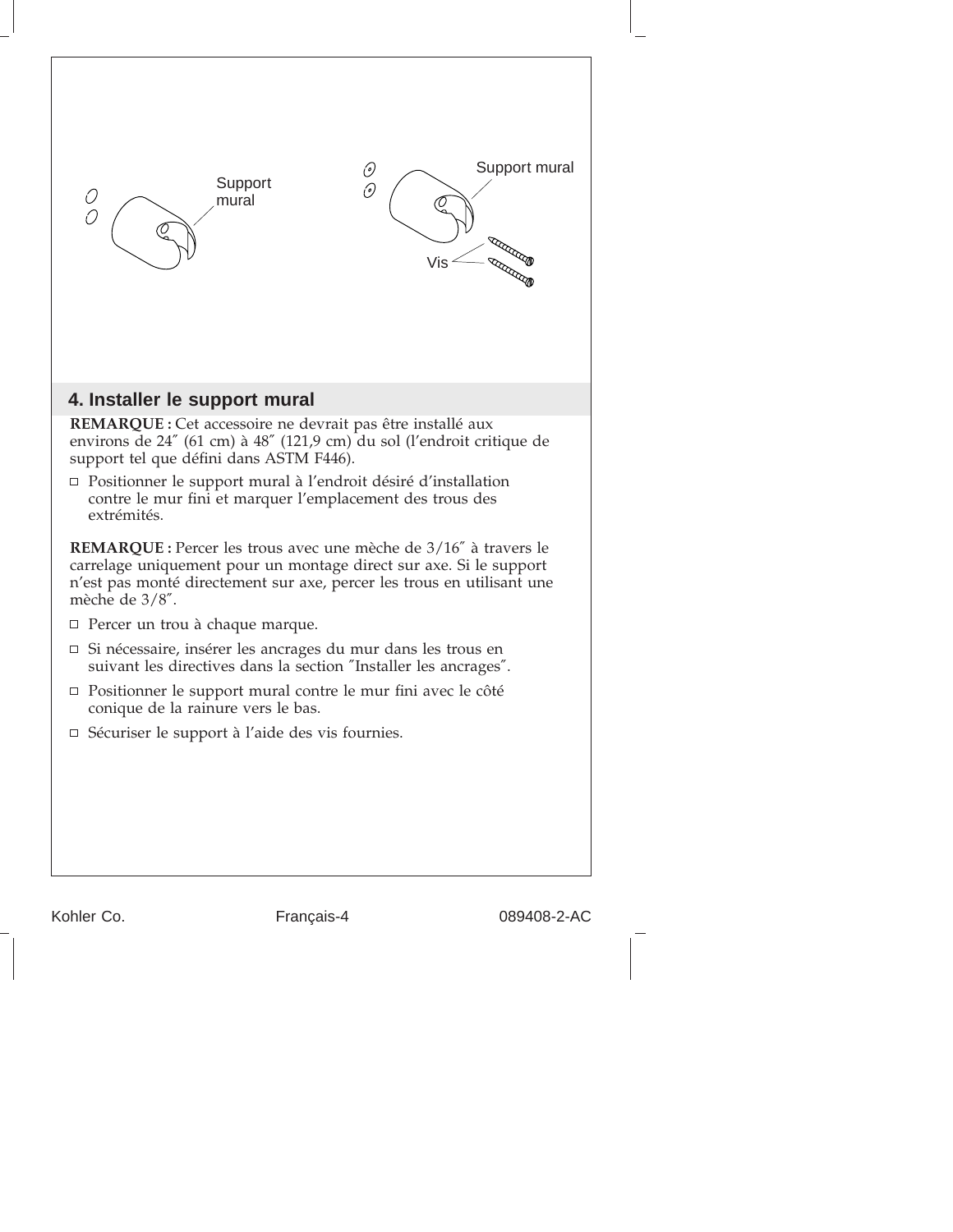

089408-2-AC Français-5 Kohler Co.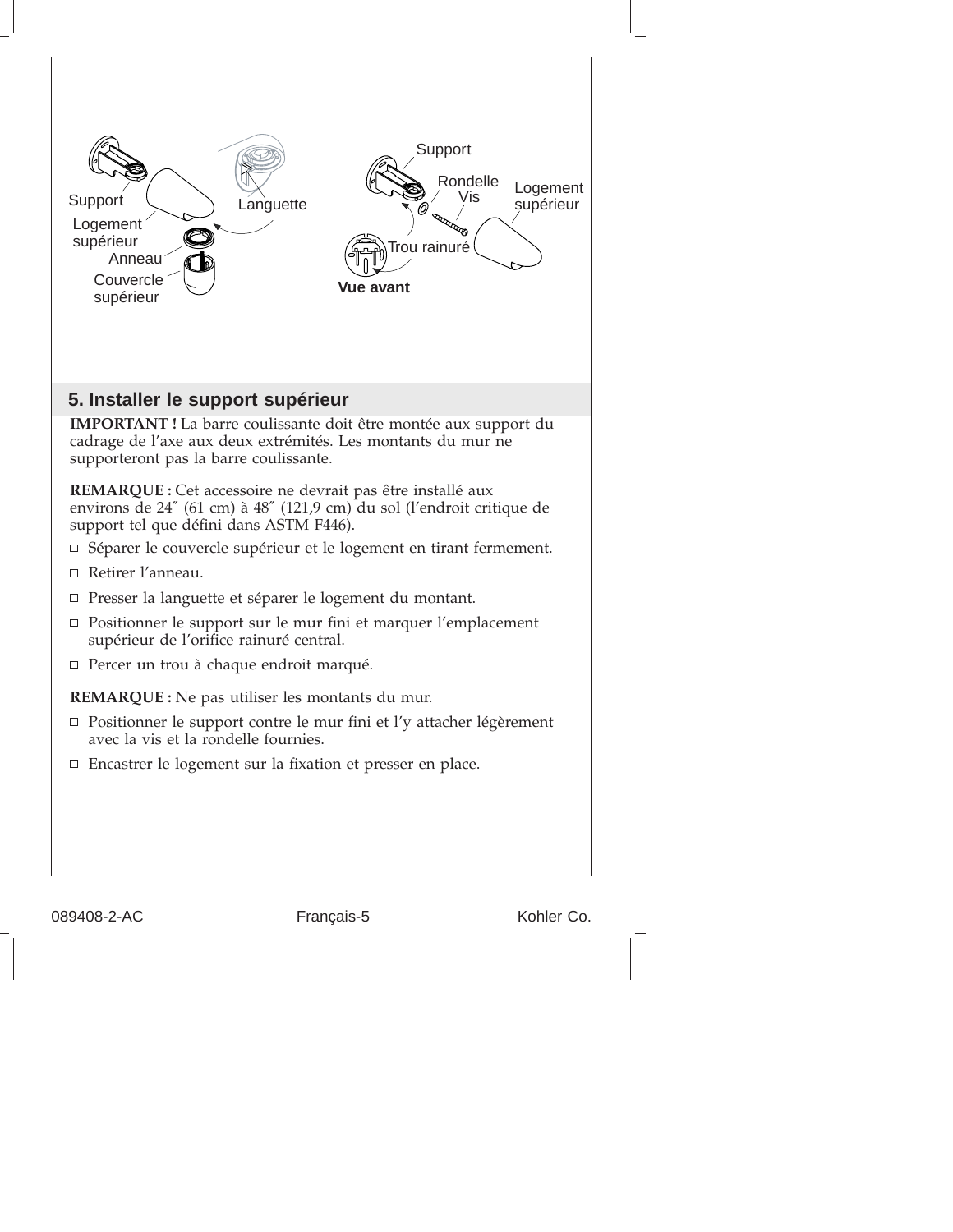

Kohler Co. Français-6 089408-2-AC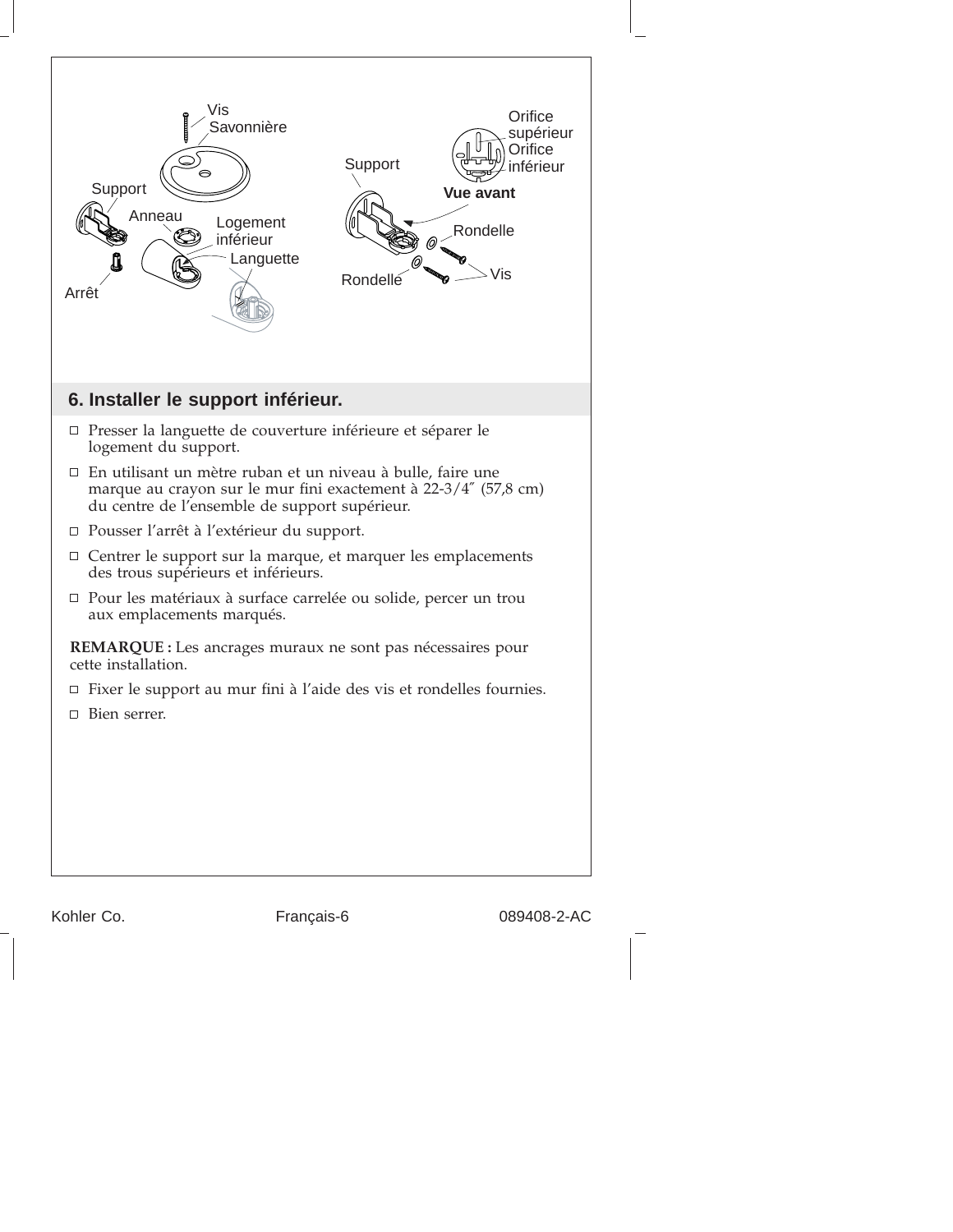

089408-2-AC Français-7 Kohler Co.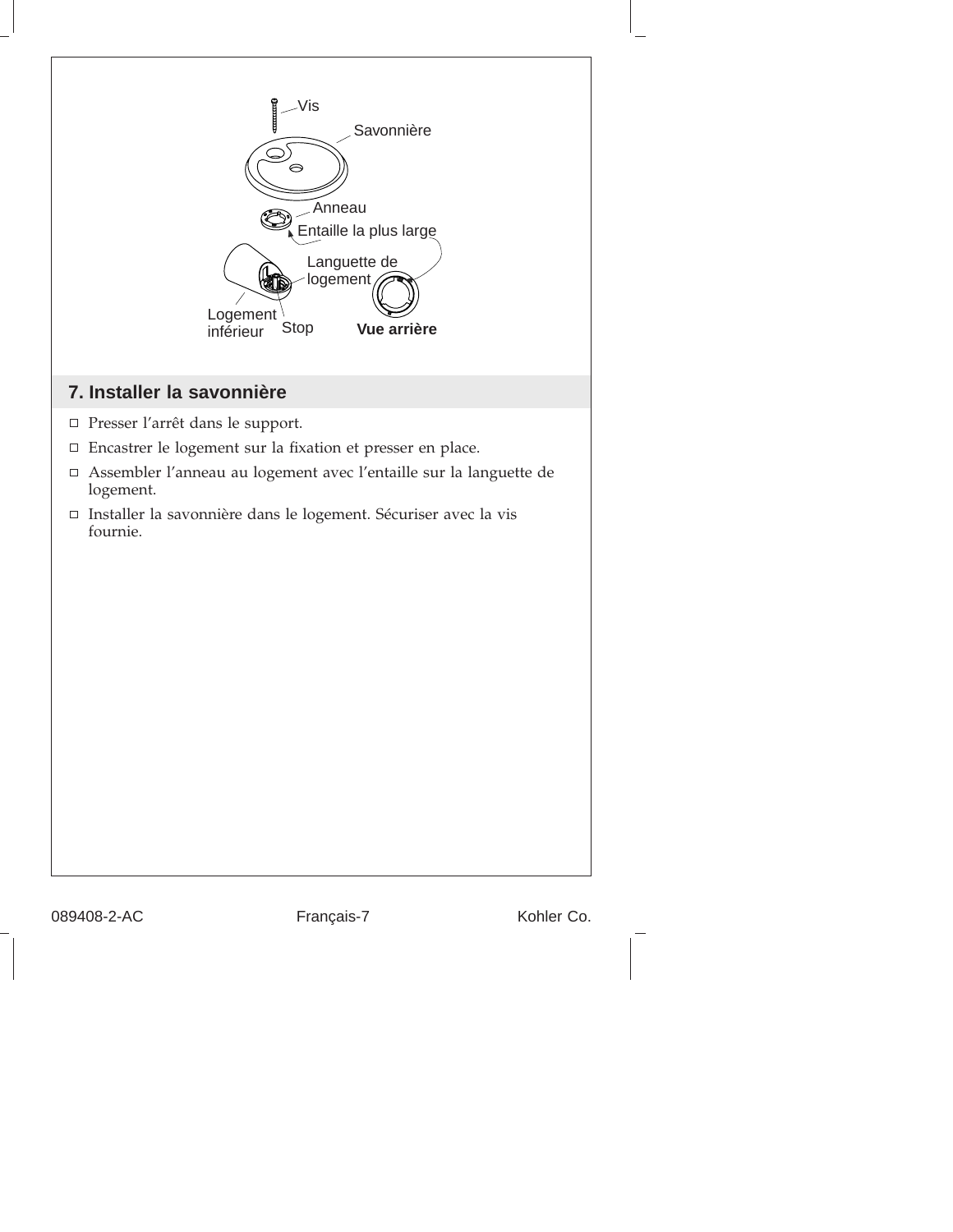

Kohler Co. Français-8 089408-2-AC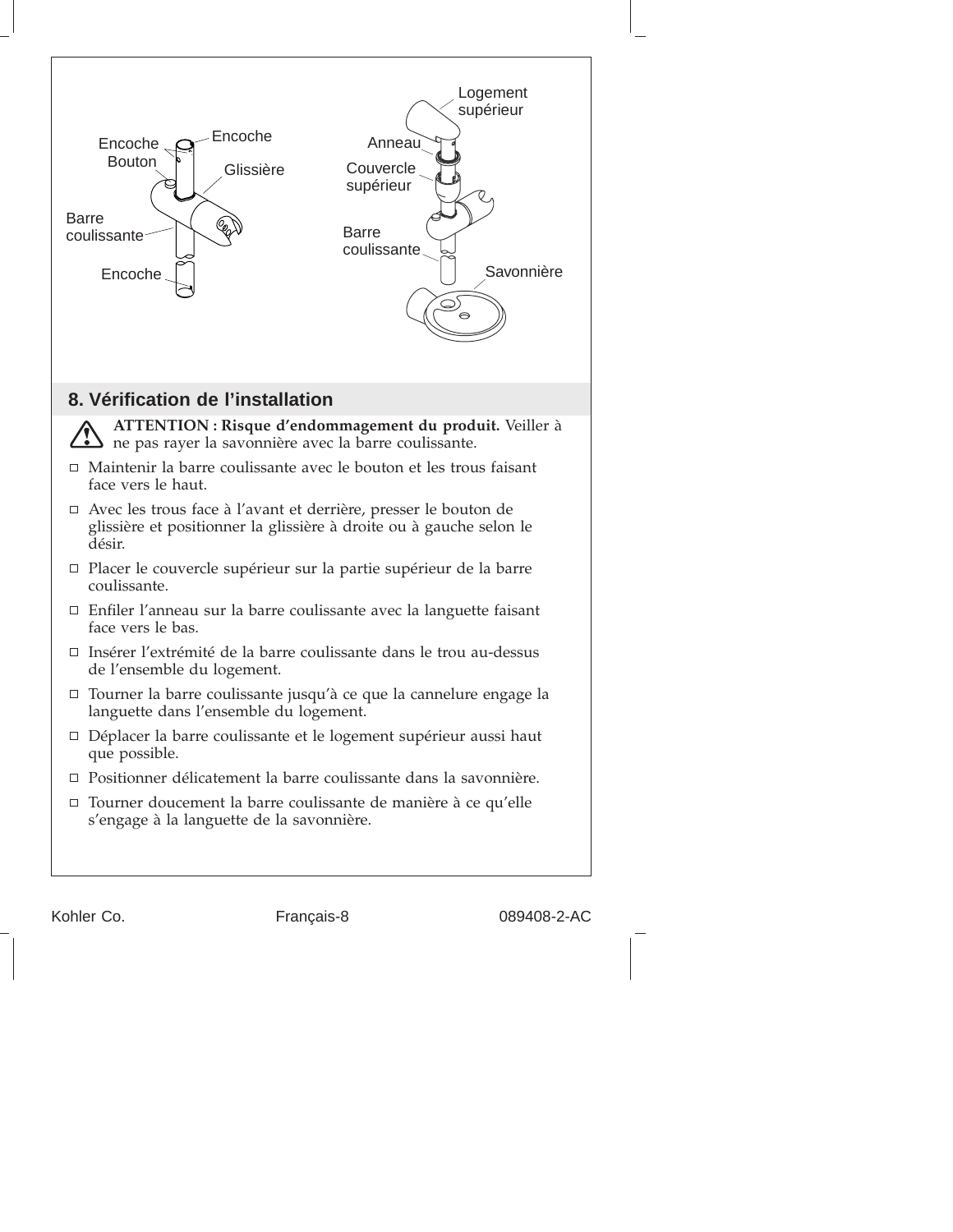#### **Vérification de l'installation (cont.)**

- $\Box$  Tirer le logement supérieur et la barre coulissante et les maintenir en place.
- Bien serrer la vis du logement supérieur pour assurer une force maximale.
- Assembler l'anneau dans le logement supérieur avec l'entaille sur la languette du logement.
- Glisser le couvercle supérieur et l'engager en place fermement.

089408-2-AC Français-9 Kohler Co.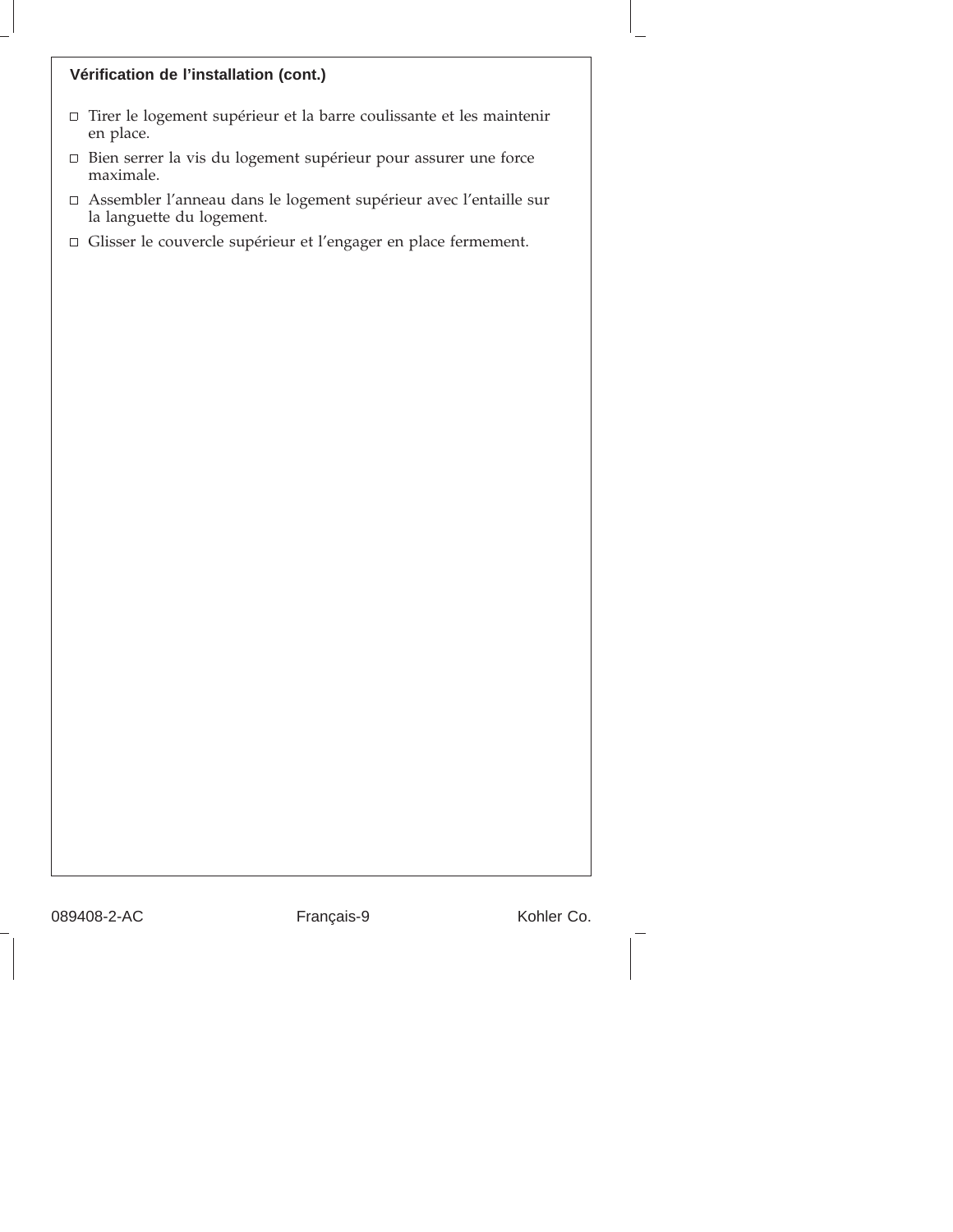## Guía de Instalación Accesorios de ducha



Apreciamos su elección por la calidad de Kohler. Dedique unos minutos para leer este manual antes de comenzar la instalación. En caso de problemas de instalación o de funcionamiento, no dude en contactarnos. Nuestros números de teléfono y nuestra página web se encuentran en la última página. Gracias nuevamente por escoger a Kohler.

### **Antes de comenzar**

- Cumpla con todos los códigos locales de plomería y de construcción.
- Cierre el suministro principal de agua.
- Reemplace las tuberías de desagüe o suministro de ser necesario.
- □ Kohler Co. se reserva el derecho de modificar el diseño de los productos sin aviso, tal como se especifica en la lista de precios.

Kohler Co. **Español-1** Español-1 089408-2-AC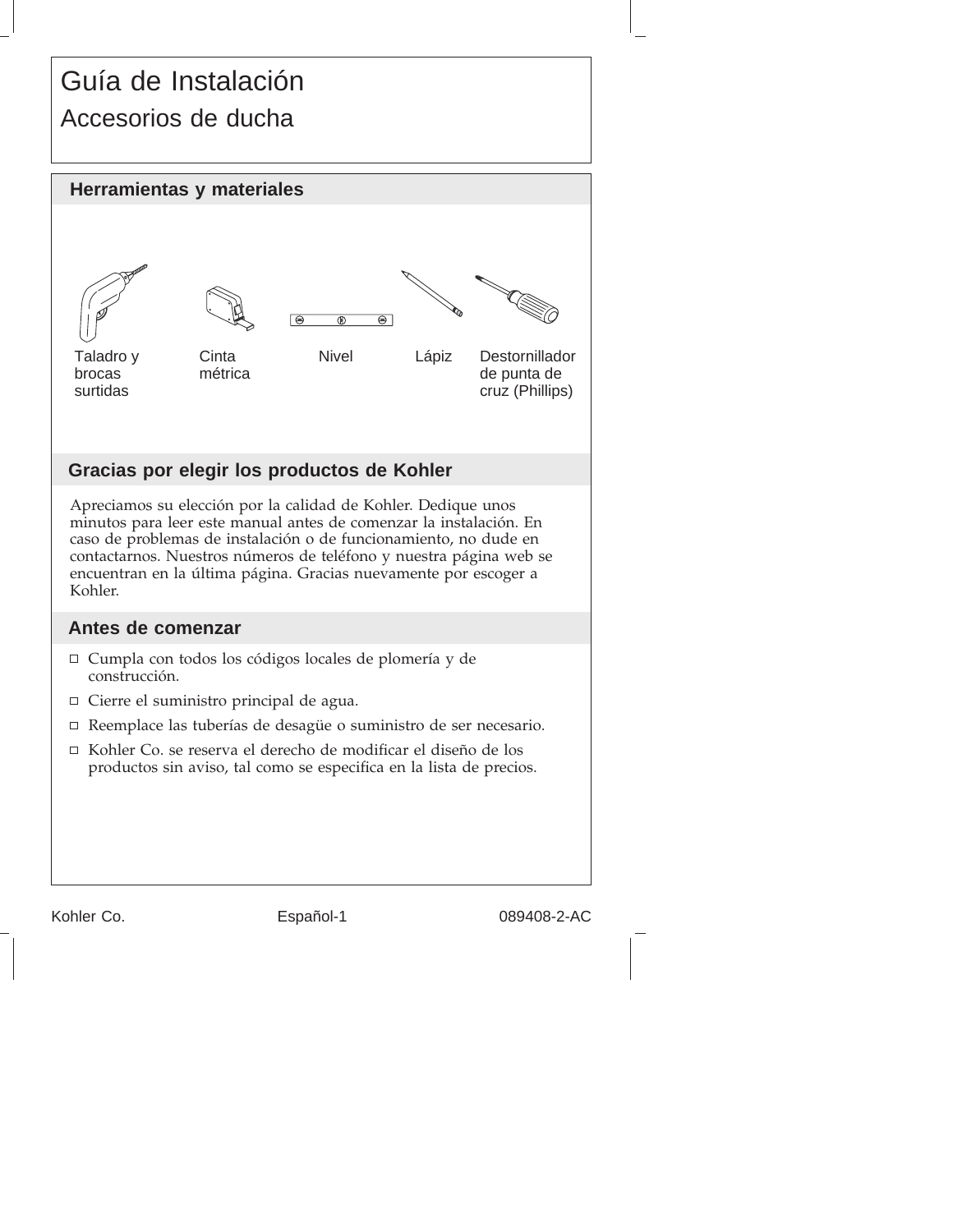

089408-2-AC Español-2 Kohler Co.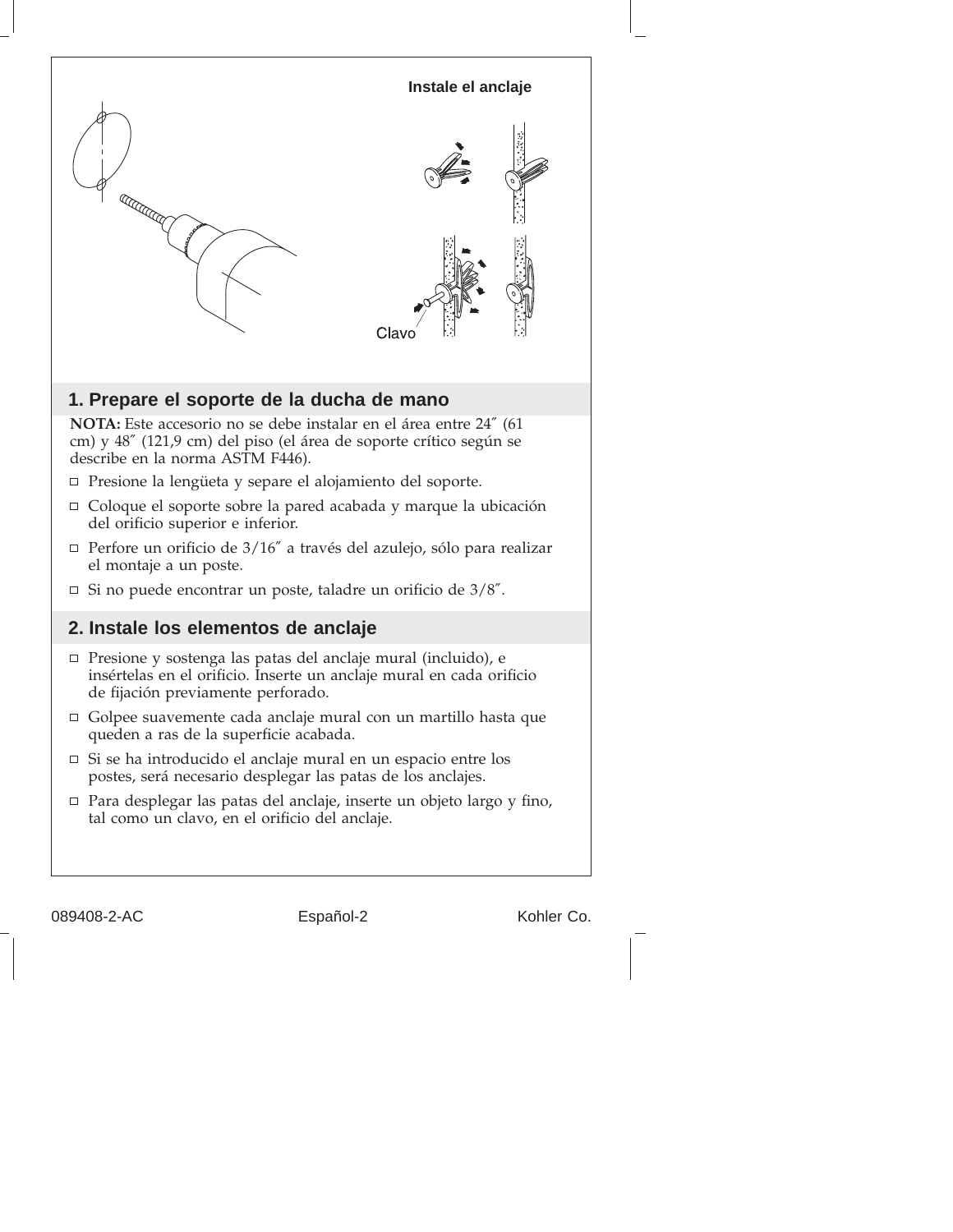

Kohler Co. **Español-3** Español-3 089408-2-AC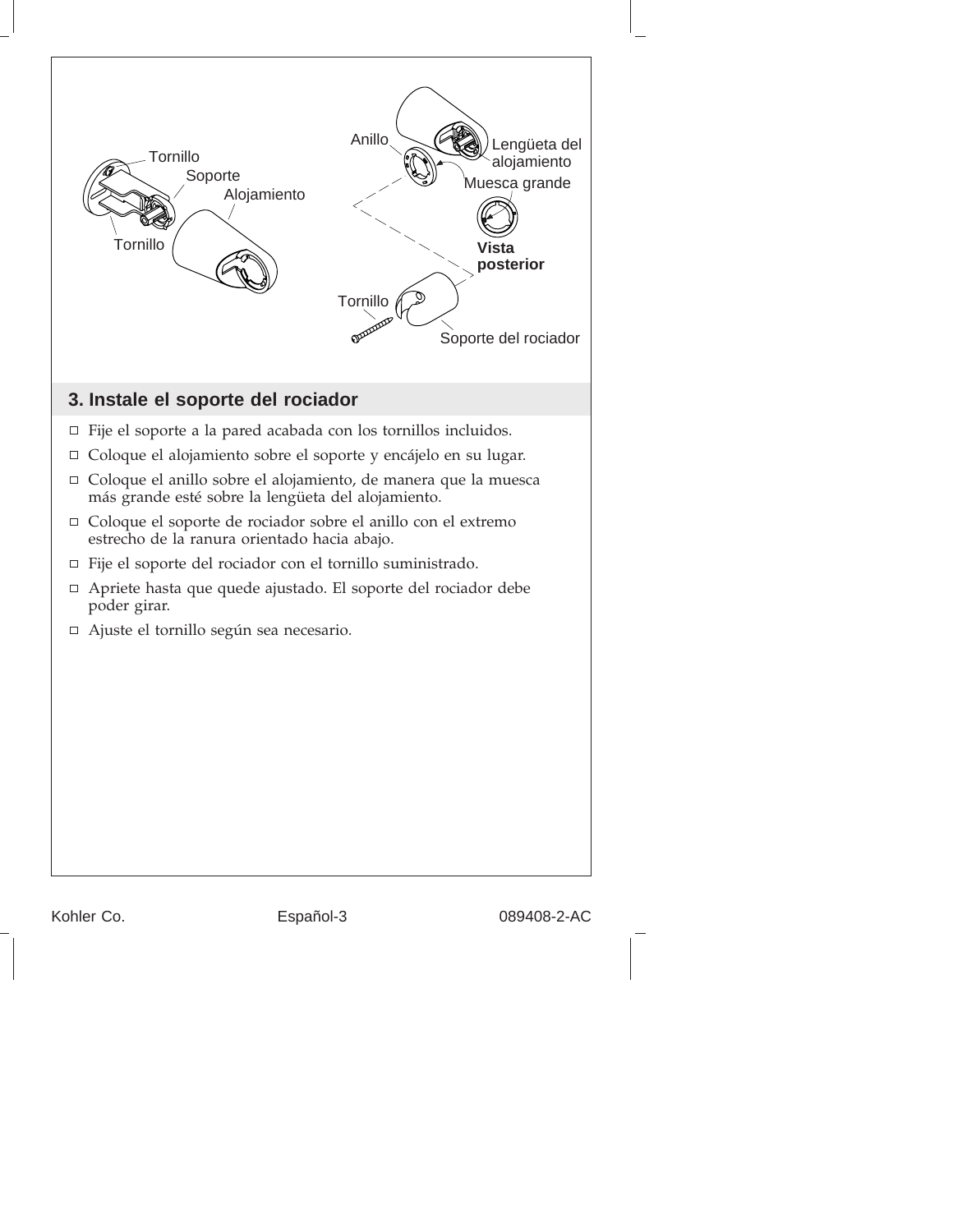

089408-2-AC Español-4 Kohler Co.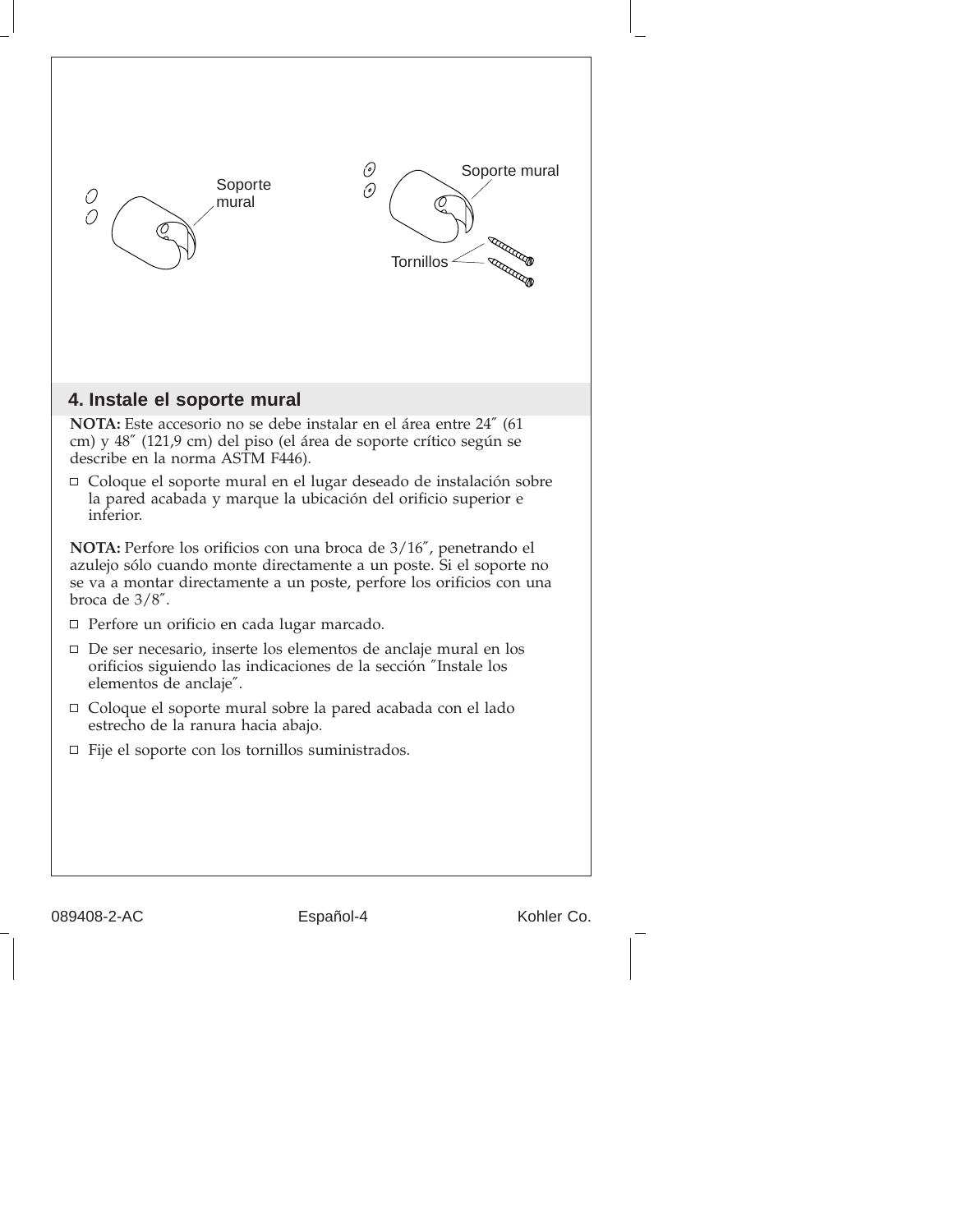

Kohler Co. **Español-5** Español-5 089408-2-AC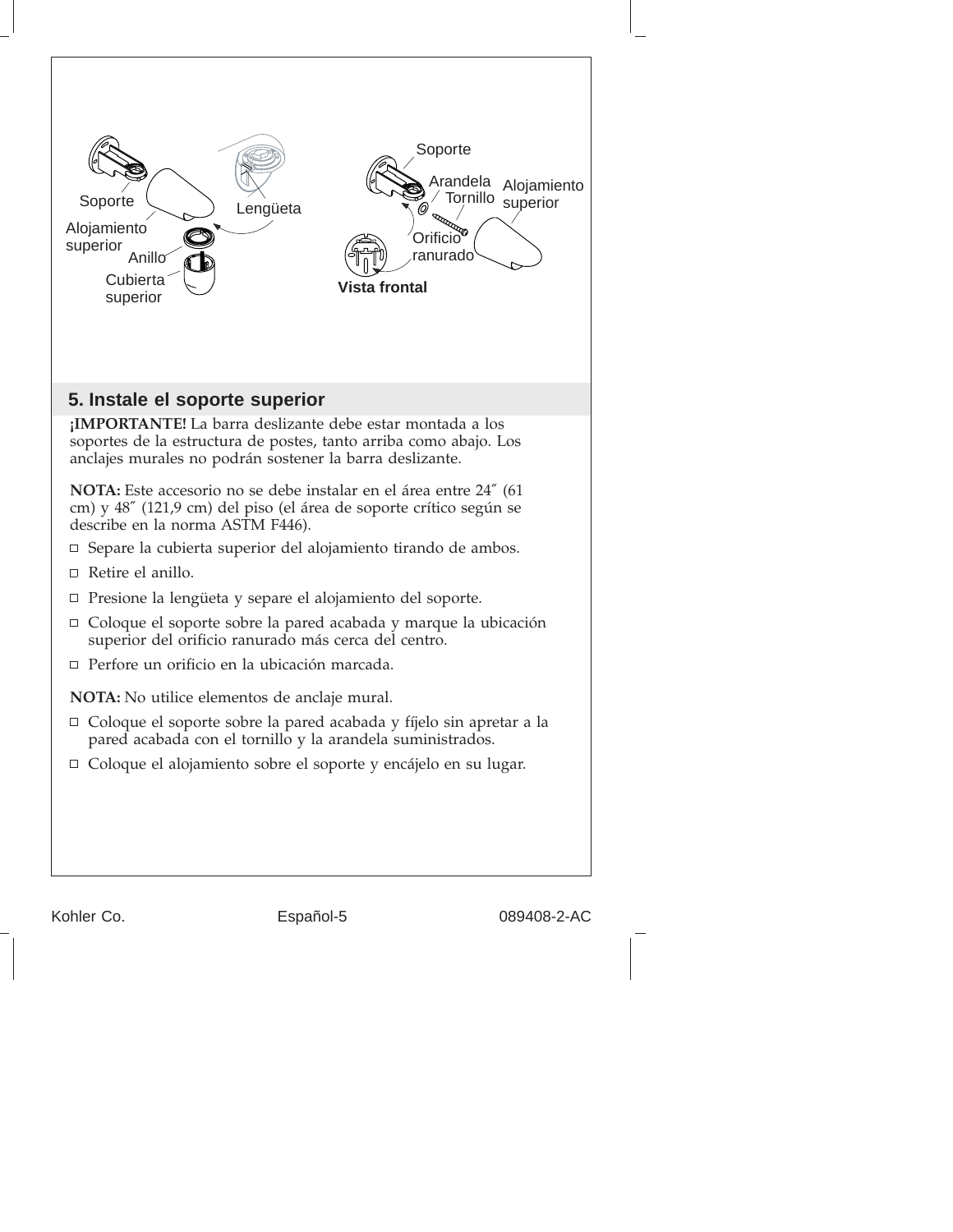

089408-2-AC Español-6 Español-6 Kohler Co.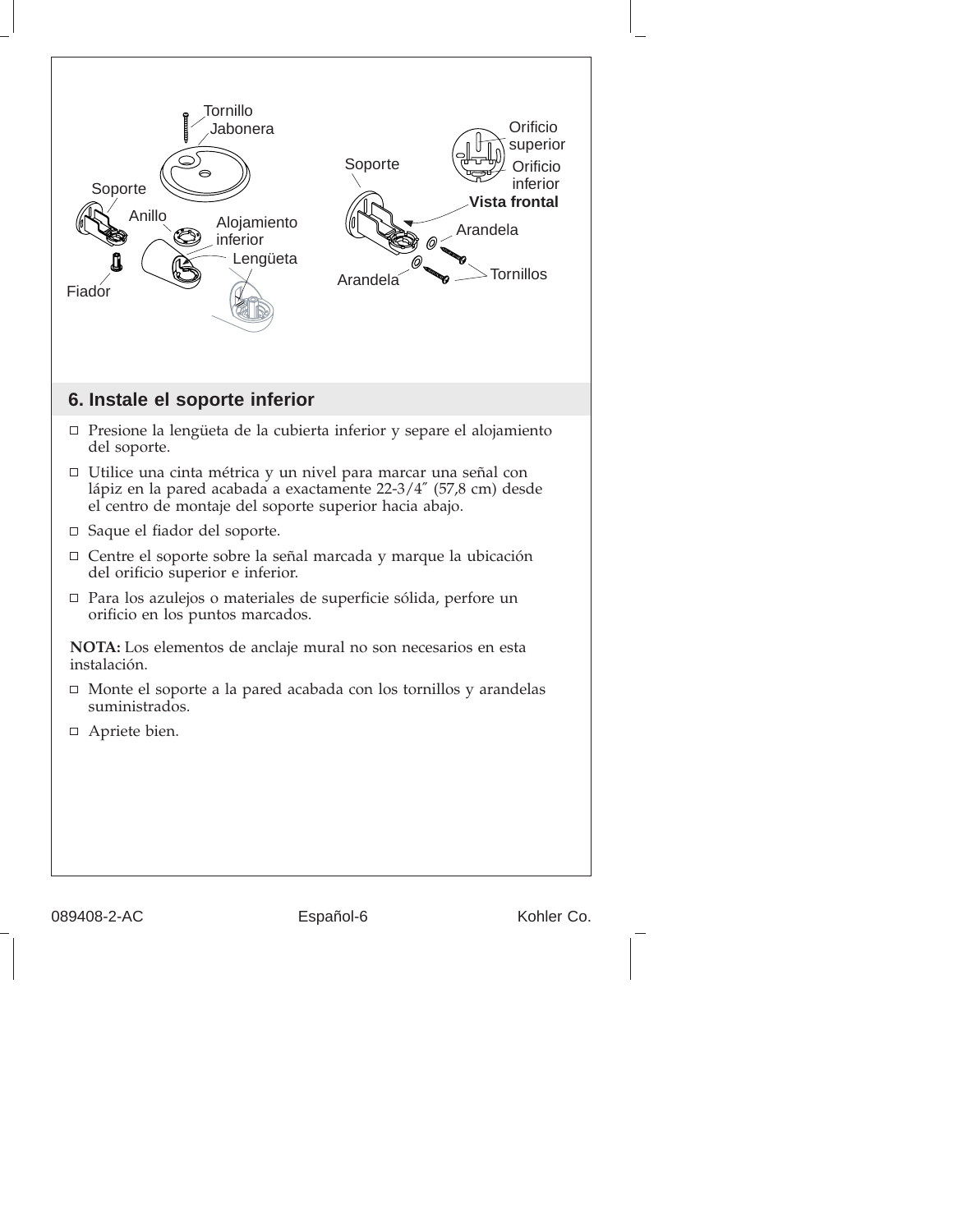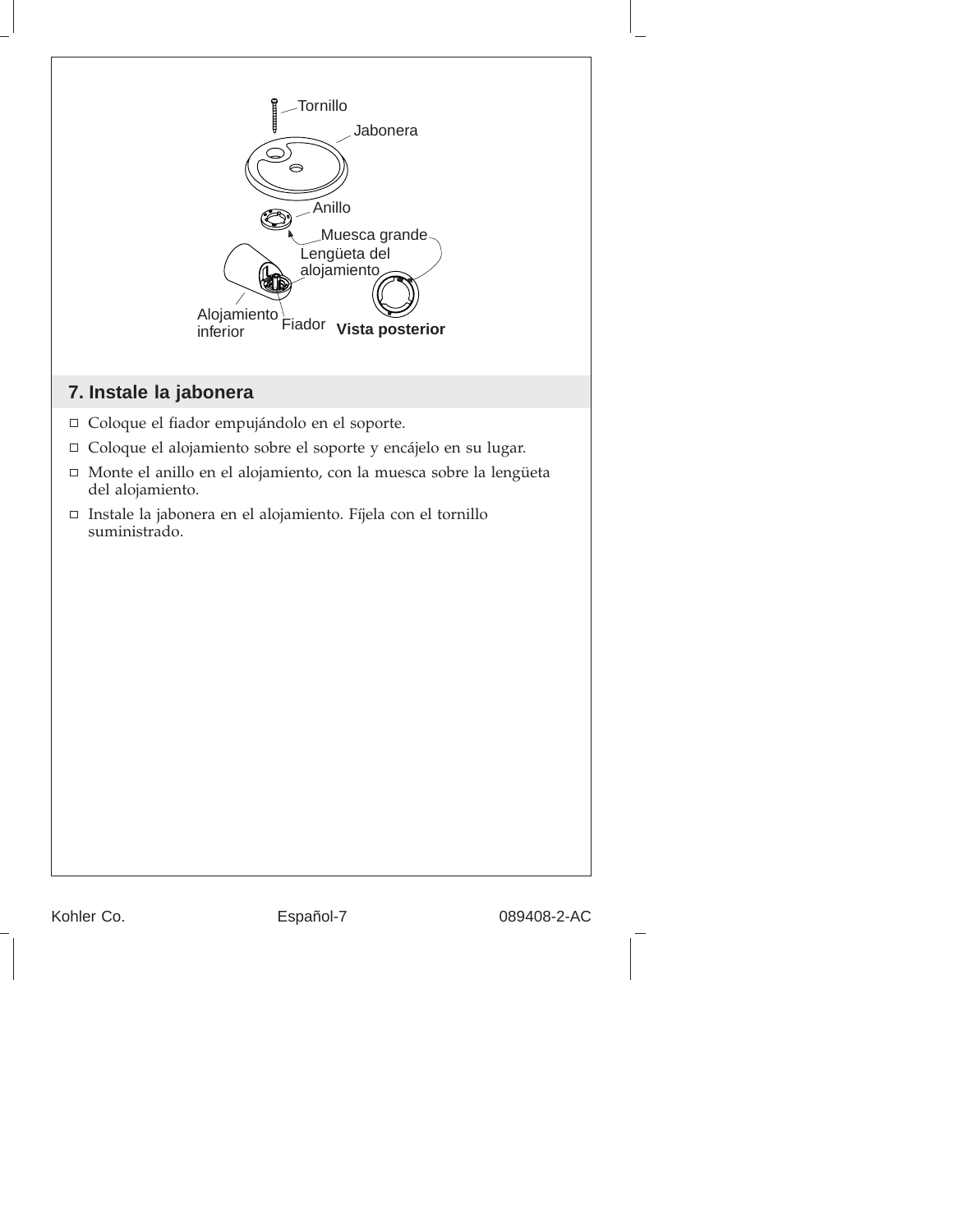

089408-2-AC Español-8 Kohler Co.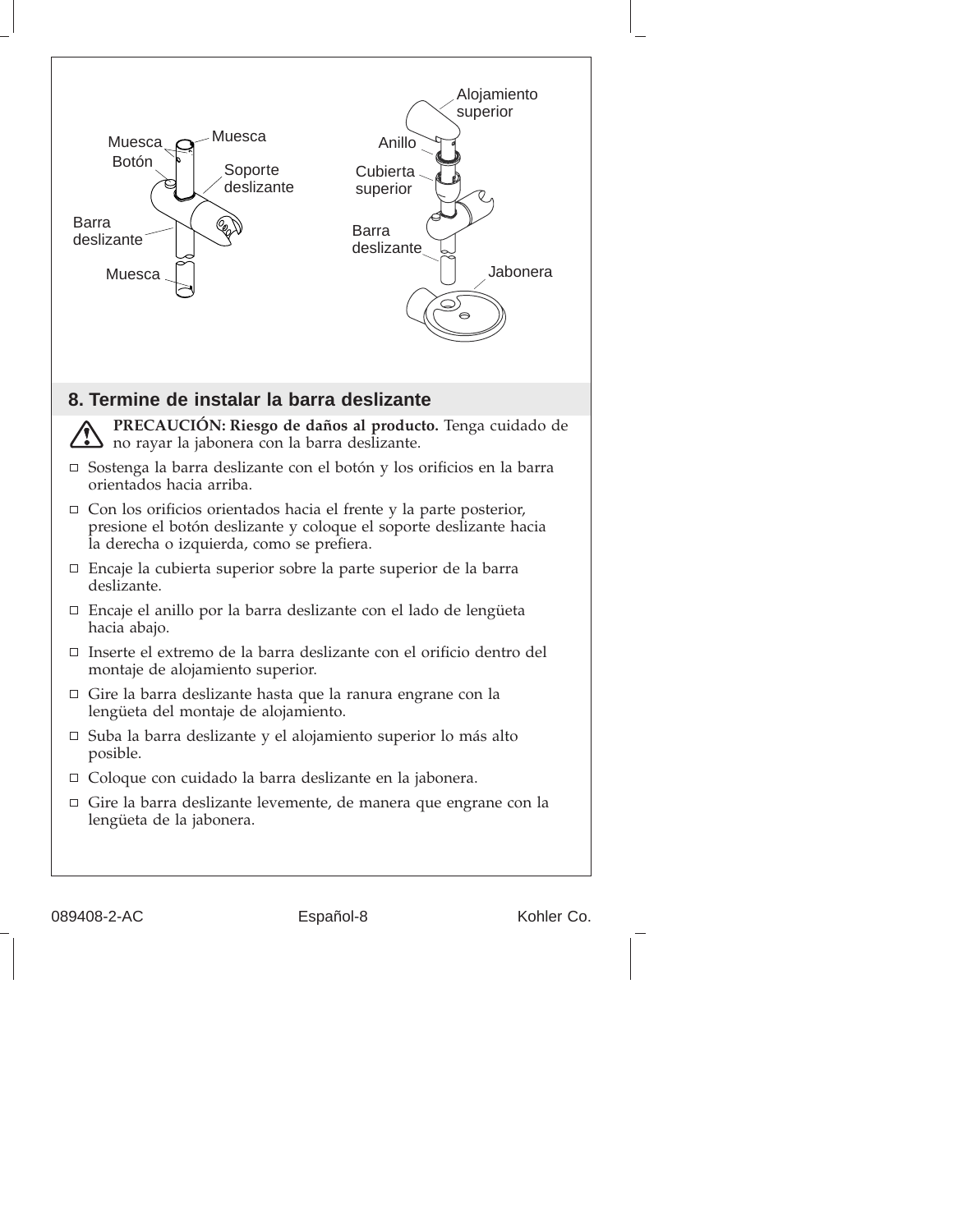#### **Termine de instalar la barra deslizante (cont.)**

- $\Box$  Tire del alojamiento superior y la barra deslizante hacia abajo y sosténgalos bien en su lugar.
- Apriete bien el tornillo del alojamiento superior para asegurar la máxima resistencia.
- Monte el anillo en el alojamiento superior con la muesca sobre la lengüeta del alojamiento.
- Deslice la cubierta superior hacia arriba y encájela bien en su lugar.

Kohler Co. **Español-9 Español-9** 089408-2-AC